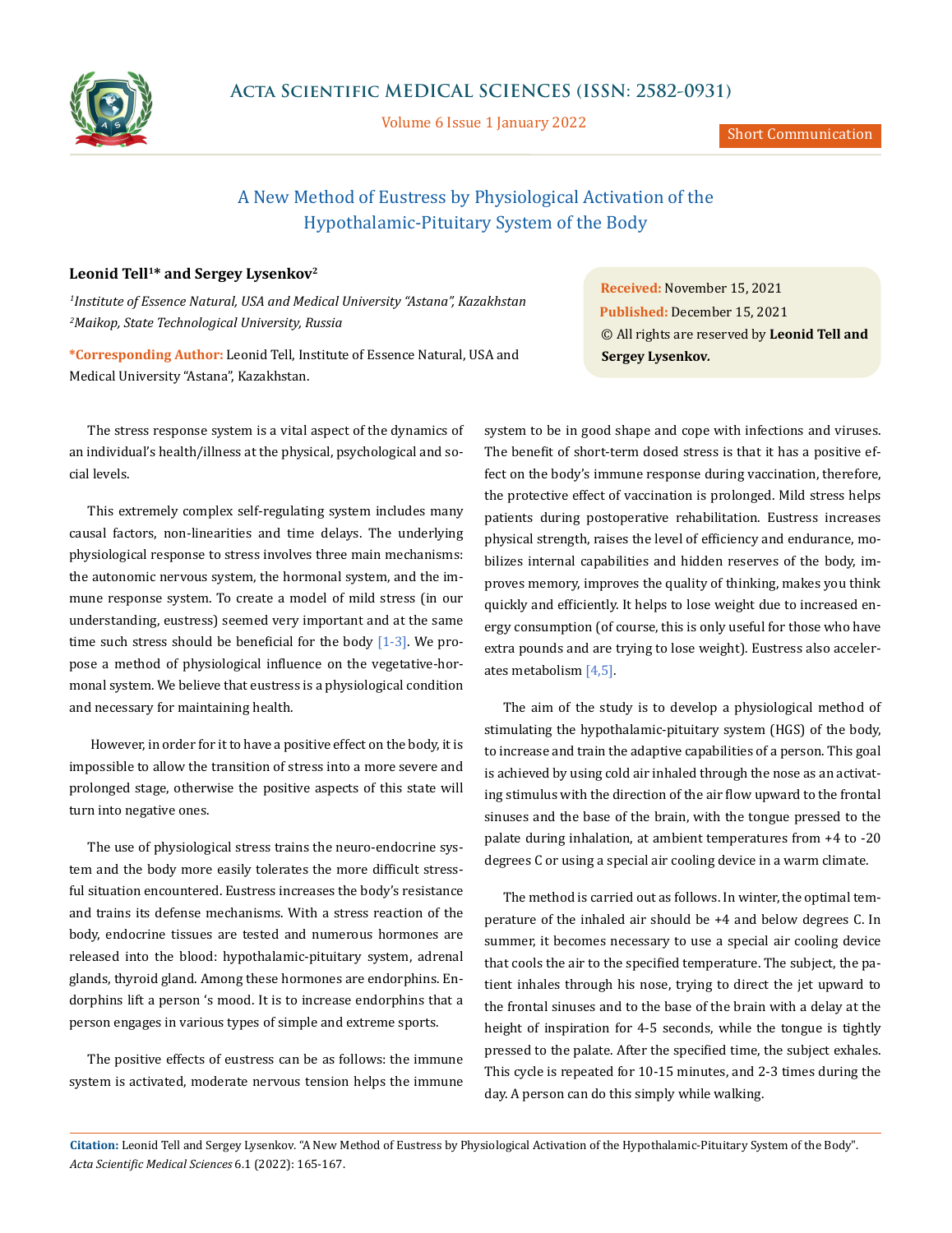Concentrations of adrenocorticotropic (ACTH), thyroid-stimulating (TSH) and somatotropic (STH) hormones in the blood were studied to prove the effect of stimulation of HGS. Blood sampling was carried out at 9-11 a.m. before and after the breathing session. The studies were conducted on 32 volunteers aged 23-48 years. As studies have shown, reliable results have been obtained confirming the effect of stimulating the secretion of these hormones. These data are given in the table.

The concentration of hormones before and after the session of breathing with cooled air.

| The stage of the<br>study          | The concentration of hormones |                   |                   |
|------------------------------------|-------------------------------|-------------------|-------------------|
|                                    | <b>TTG MME/I</b>              | STG, ng/ml        | ACTH,<br>PMOL/L   |
| Before the start<br>of the session | $0.43 \pm 0.04$               | $2.1 \pm 0.1$     | $10.2 \pm 0.8$    |
| After the session                  | $1,82 \pm 0.07***$            | $5.2 \pm 0.2$ *** | $16.4 \pm 0.7***$ |

#### **Table 1**

Note: \*\*\*p < 0.001-reliability of indicators between the  $1<sup>st</sup>$  and  $2<sup>nd</sup>$ stage of the study.

For all the studied hormones, highly reliable results were obtained confirming an increase in the concentration of ACTH, TSH, STH in venous blood under the influence of breathing cooled air by the proposed method of inhalation.

Example 1. The subject S., 42 years old. Blood was taken through a catheter inserted into the cubital vein. A breathing session with an air temperature of - 5 degrees C was 10 minutes. After the end of the session, a second blood sampling was performed. The concentration of hormones in the blood before the session was:ACTH-8,0 pmol/l, TSH-0,30 mME/l,STG-2,7 ng/ml. After the session, the concentration was respectively: 18.0 pmol/l, 1.2 mMU/l, STG-6.3 ng/ ml. After the session, the concentration of the studied hormones increased significantly.

Example 2. The subject N., 38 years old. Blood was taken from a vein. For 15 minutes, the examinee breathes cooled air through the nose at a room temperature (minus) - 8 degrees C. After the session, blood was re-drawn from the vein.

The concentration of hormones ACTH, TSH, STH, respectively, was:

- Before the session -12.2 pmol/l;  $0.8$  mMU/l;  $3.2$  ng/ml;
- After the session-18.0 pmol/l;  $1.8 \text{ mME/l}$ ;  $6.0 \text{ ng/ml}$ .

As a result of the sessions of cryocranial stimulation of HGS, there is an increase in the level of hormones of the anterior pituitary gland and elements of a stress reaction with an improvement in human well-being.

The proposed method is applicable for physiological stimulation of the hypothalamic-pituitary system, which can be used to increase adaptive capabilities, preserve health and prolong human life.

Greenhouse life ages the body more than life under the influence of training factors that are strong enough, but do not carry diseases, such as, for example, daily pouring with cold water, optimal physical activity, periodic fasting and the proposed directed inhalation of cold air, which is completely unusual for a modern household person.

Stress exposure is a kind of factor in the selection of viable elements at the body level. Stress should not be categorically avoided, stress should be used for prevention and therapy. It is possible to recommend all people to strengthen their health in winter to use this method, and those who live in non-winter territories must visit at least once a year places where there is a sub-zero temperature [6].

#### **Bibliography**

- 1. [Milsum JH. "A model of the eustress system for health/illness".](https://onlinelibrary.wiley.com/doi/abs/10.1002/bs.3830300402) *[Behavioral Science](https://onlinelibrary.wiley.com/doi/abs/10.1002/bs.3830300402)* (1985).
- 2. [Niki E. "Eustress and distress".](https://pubmed.ncbi.nlm.nih.gov/17299230/) *Nihon Yakurigaku Zasshi* 129 [\(2007\): 76-79.](https://pubmed.ncbi.nlm.nih.gov/17299230/)
- 3. Sanchis-Gomar F., *et al*[. "Physical exercise as an epigenetic](https://www.researchgate.net/publication/224922118_Physical_exercise_as_an_epigenetic_modulator_Eustress_the_positive_stress_as_an_effector_of_gene_expression) [modulator: Eustress, the "positive stress" as an effector of](https://www.researchgate.net/publication/224922118_Physical_exercise_as_an_epigenetic_modulator_Eustress_the_positive_stress_as_an_effector_of_gene_expression) gene expression". *[Journal of Strength and Conditioning Re](https://www.researchgate.net/publication/224922118_Physical_exercise_as_an_epigenetic_modulator_Eustress_the_positive_stress_as_an_effector_of_gene_expression)search* [\(2012\).](https://www.researchgate.net/publication/224922118_Physical_exercise_as_an_epigenetic_modulator_Eustress_the_positive_stress_as_an_effector_of_gene_expression)
- 4. [Parker KN and Ragsdale JM. "Effects of Distress and Eustress](https://pubmed.ncbi.nlm.nih.gov/26227991/) [on Changes in Fatigue from Waking to Working".](https://pubmed.ncbi.nlm.nih.gov/26227991/) *Applied Psy[chology: Health and Well-Being](https://pubmed.ncbi.nlm.nih.gov/26227991/)* 7.3 (2015): 293-315.

**Citation:** Leonid Tell and Sergey Lysenkov*.* "A New Method of Eustress by Physiological Activation of the Hypothalamic-Pituitary System of the Body". *Acta Scientific Medical Sciences* 6.1 (2022): 165-167.

166